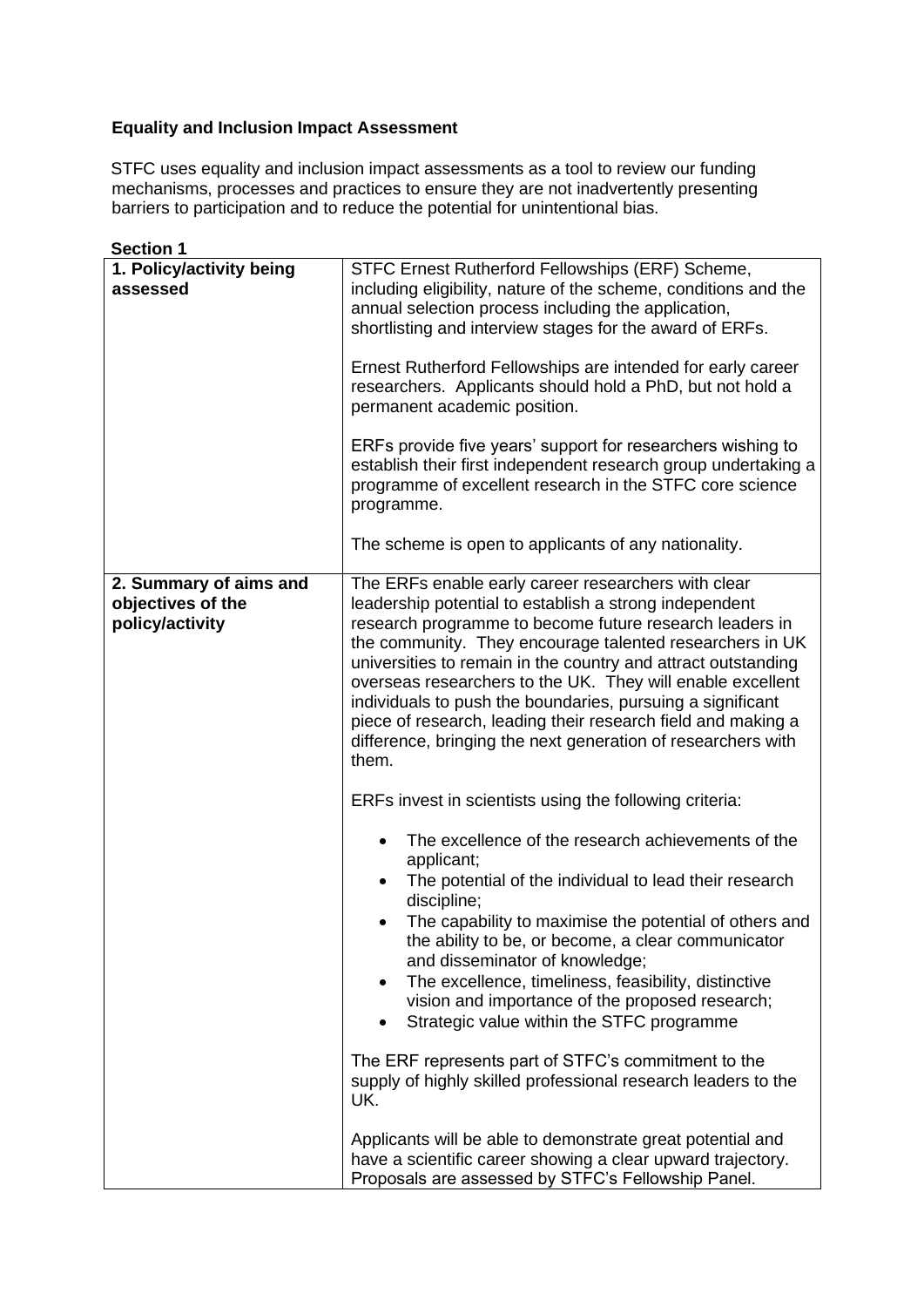| 3. What involvement and<br>consultation has been done<br>in<br>relation to this policy? | STFC is dedicated to ensuring that the peer review process<br>is open and inclusive. Those engaged in the process<br>endeavour to conduct each stage in a fair manner, without<br>prejudice or bias, In line with this we follow the Nolan<br>Principles. Additionally, comments and suggestions received<br>as part of the peer review survey are implemented where<br>possible to improve the process.<br>The Education Training and Careers Committee (ETCC)<br>advises on the policy related to ERFs and regularly reviews<br>the scheme and its processes.                                                                                                                                                                                                                                                                                                                                                                                             |
|-----------------------------------------------------------------------------------------|-------------------------------------------------------------------------------------------------------------------------------------------------------------------------------------------------------------------------------------------------------------------------------------------------------------------------------------------------------------------------------------------------------------------------------------------------------------------------------------------------------------------------------------------------------------------------------------------------------------------------------------------------------------------------------------------------------------------------------------------------------------------------------------------------------------------------------------------------------------------------------------------------------------------------------------------------------------|
|                                                                                         | A Programmatic Review was held in 2013 to look at the split<br>of funding across the community which included views from<br>the community.                                                                                                                                                                                                                                                                                                                                                                                                                                                                                                                                                                                                                                                                                                                                                                                                                  |
|                                                                                         | A Balance of Skills programme exercise was carried out in<br>2017-18 and included fellowship schemes in its remit. It<br>included views on the impact of the scheme and whether it<br>provides funding for the most appropriate career stages in<br>the most appropriate ways. ETCC has provided information<br>and recommendations to both exercises.                                                                                                                                                                                                                                                                                                                                                                                                                                                                                                                                                                                                      |
|                                                                                         | <b>For Applicants:</b><br>The call is advertised widely to reach the largest possible<br>audience.<br>The call text and guidance provides detailed guidelines to<br>Applicants about the process and has clear eligibility and<br>assessment criteria. It links to the Research Grants guidance<br>for applicants.<br>STFC will make available hard copies of documents when<br>required.<br>The STFC website conforms to accessibility requirements for<br>websites.<br>STFC will support Applicants throughout the process, from<br>pre-submission right through to informing them of the<br>outcome.<br>STFC will make all reasonable efforts to accommodate the<br>requirements of any applicant who is selected to attend an<br>interview, considering issues of accessibility, travel<br>restrictions and alternative working patterns. The STFC team<br>will request details of any such requirements when an<br>applicant is invited for interview. |
|                                                                                         | <b>For Reviewers:</b><br>A wide range of reviewers are approached, and usage and<br>spread is monitored each round.<br>Written guidance is available and reviewed annually.<br>Our guidance clearly states our expectations of reviewers<br>STFC will provide all reasonable support to our reviewers in<br>order to ensure they understand the aims, objectives, and<br>processes of Ernest Rutherford Fellowship scheme.                                                                                                                                                                                                                                                                                                                                                                                                                                                                                                                                  |
|                                                                                         | <b>For Panel Members:</b>                                                                                                                                                                                                                                                                                                                                                                                                                                                                                                                                                                                                                                                                                                                                                                                                                                                                                                                                   |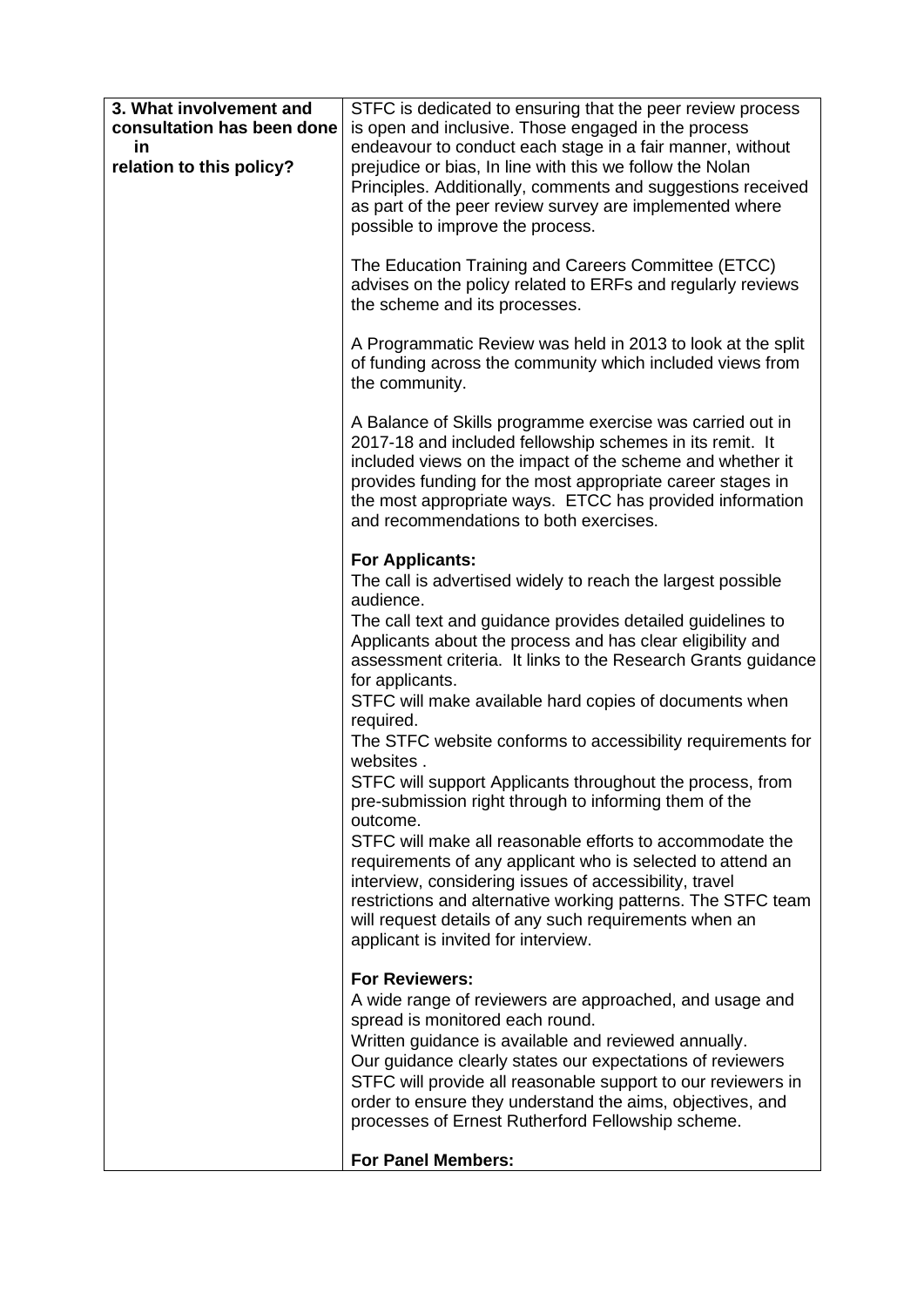|                                      | Pre-meeting discussions take place, STFC staff will work<br>closely with the Panel Chair to agree approaches that are<br>designed to minimise opportunities for bias and improve<br>transparency of the decision making process.<br>A presentation on Objective Decision making will be<br>presented reminding panel members of the roles and<br>responsibilities required for them and office staff and to<br>highlight best practice.<br>STFC will ensure that assessment criteria are clear and<br>easily accessible throughout the process, including at the<br>meeting.<br>Everyone involved in the decision-making process is aware<br>of Unconscious Bias and encouraged to undertake training. It<br>is planned that going forward such training will be mandatory<br>STFC endeavour to achieve the minimum 30% female<br>participation and will justify if this isn't the case.<br>STFC enable participation for people with alternative work<br>patterns, including reduced working hours.<br>Panel members are asked to inform STFC if they have any<br>additional needs to enable attendance or participation<br>STFC will schedule appropriate breaks and provide<br>refreshments for Panel members. |
|--------------------------------------|-------------------------------------------------------------------------------------------------------------------------------------------------------------------------------------------------------------------------------------------------------------------------------------------------------------------------------------------------------------------------------------------------------------------------------------------------------------------------------------------------------------------------------------------------------------------------------------------------------------------------------------------------------------------------------------------------------------------------------------------------------------------------------------------------------------------------------------------------------------------------------------------------------------------------------------------------------------------------------------------------------------------------------------------------------------------------------------------------------------------------------------------------------------------------------------------------------------------|
|                                      | For STFC Staff:<br>All STFC staff involved in the process will receive training in<br>unconscious bias to raise awareness of conditions that may<br>impact upon their decision making.                                                                                                                                                                                                                                                                                                                                                                                                                                                                                                                                                                                                                                                                                                                                                                                                                                                                                                                                                                                                                            |
|                                      | Venue arrangements when required will be selected for ease<br>of accessibility; will not conflict with different cultures,<br>religions or beliefs; and will offer a full range of sensory<br>accessibility relating to visual and hearing impairments.<br>Catering will be arranged with clear labelling and be<br>appropriate to those who have specific cultural, religious,<br>health or disability needs.                                                                                                                                                                                                                                                                                                                                                                                                                                                                                                                                                                                                                                                                                                                                                                                                    |
| 4. Who is affected by the<br>policy? | Anyone who is applying for an Ernest Rutherford Fellowship,<br>panel members, external and internal stakeholders involved<br>in the assessment process.                                                                                                                                                                                                                                                                                                                                                                                                                                                                                                                                                                                                                                                                                                                                                                                                                                                                                                                                                                                                                                                           |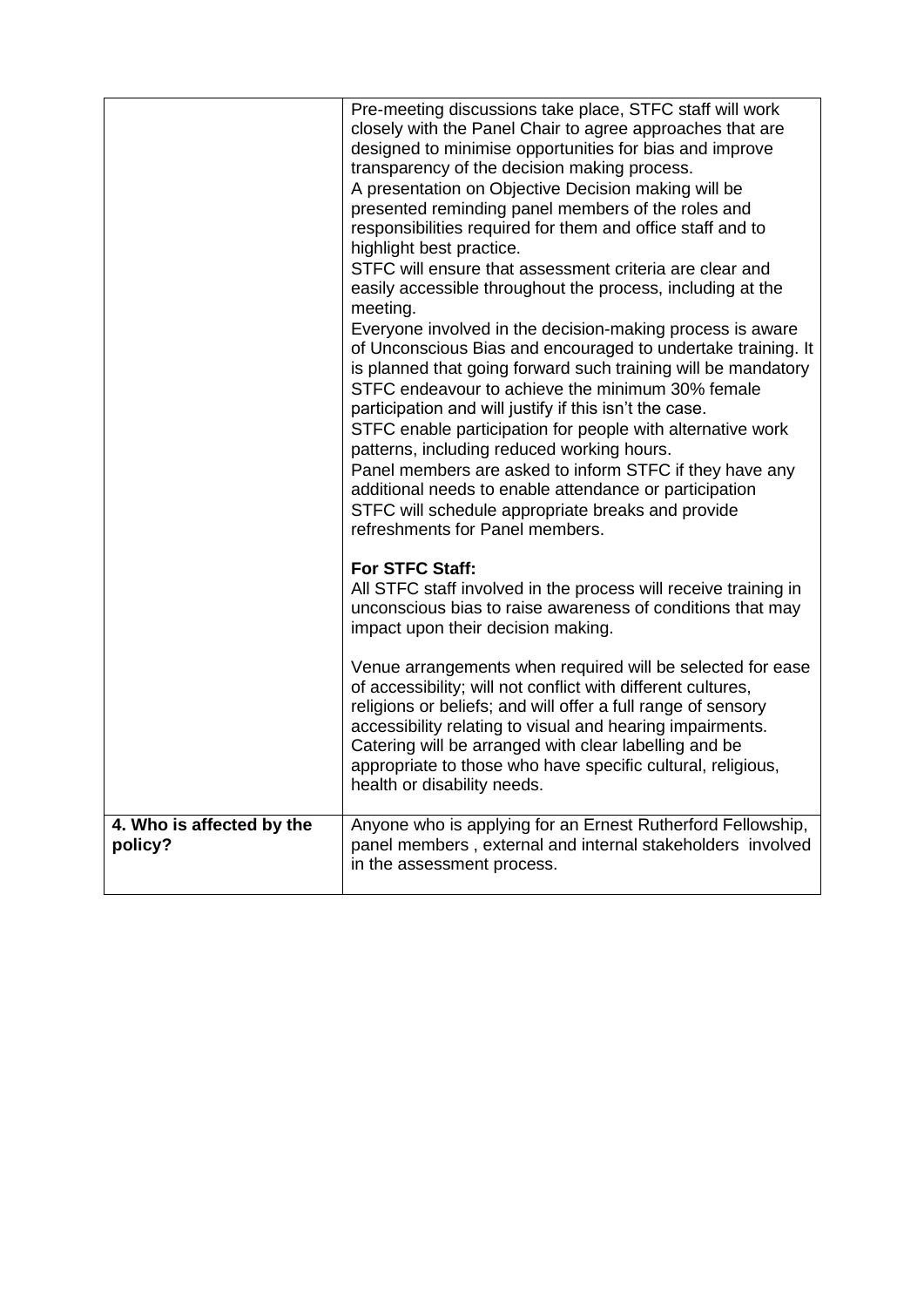| STFC will review this equality impact assessment annually to<br>identify any actions or interventions that are required to<br>improve diversity and inclusion.                                                                                                                                                                                                                                                                                                                    |  |
|-----------------------------------------------------------------------------------------------------------------------------------------------------------------------------------------------------------------------------------------------------------------------------------------------------------------------------------------------------------------------------------------------------------------------------------------------------------------------------------|--|
| STFC monitors and analyses data to better understand the<br>diversity of its Community.                                                                                                                                                                                                                                                                                                                                                                                           |  |
| STFC hold an annual application exercise for Panel<br>membership and when published provides guidance on<br>diversity targets.                                                                                                                                                                                                                                                                                                                                                    |  |
| Panel membership for each meeting is published on the<br>website.                                                                                                                                                                                                                                                                                                                                                                                                                 |  |
| Annual statistics on applicants and awards are gathered in<br>respect of gender, age and ethnicity. They are considered by<br>the Education, Training and Careers Committee and are<br>published.                                                                                                                                                                                                                                                                                 |  |
| Fellows are requested to complete a questionnaire at the end<br>of their fellowship which monitors first destinations. The<br>analysis is monitored by ETCC annually and is published.<br>Data on the research outputs generated by fellows is<br>collected on Research Fish. Membership of the Fellowship<br>Panel is also monitored by gender, age and ethnicity by<br>ETCC. The reviewer pool is reviewed annually to identify<br>any changes required to improve the process. |  |
|                                                                                                                                                                                                                                                                                                                                                                                                                                                                                   |  |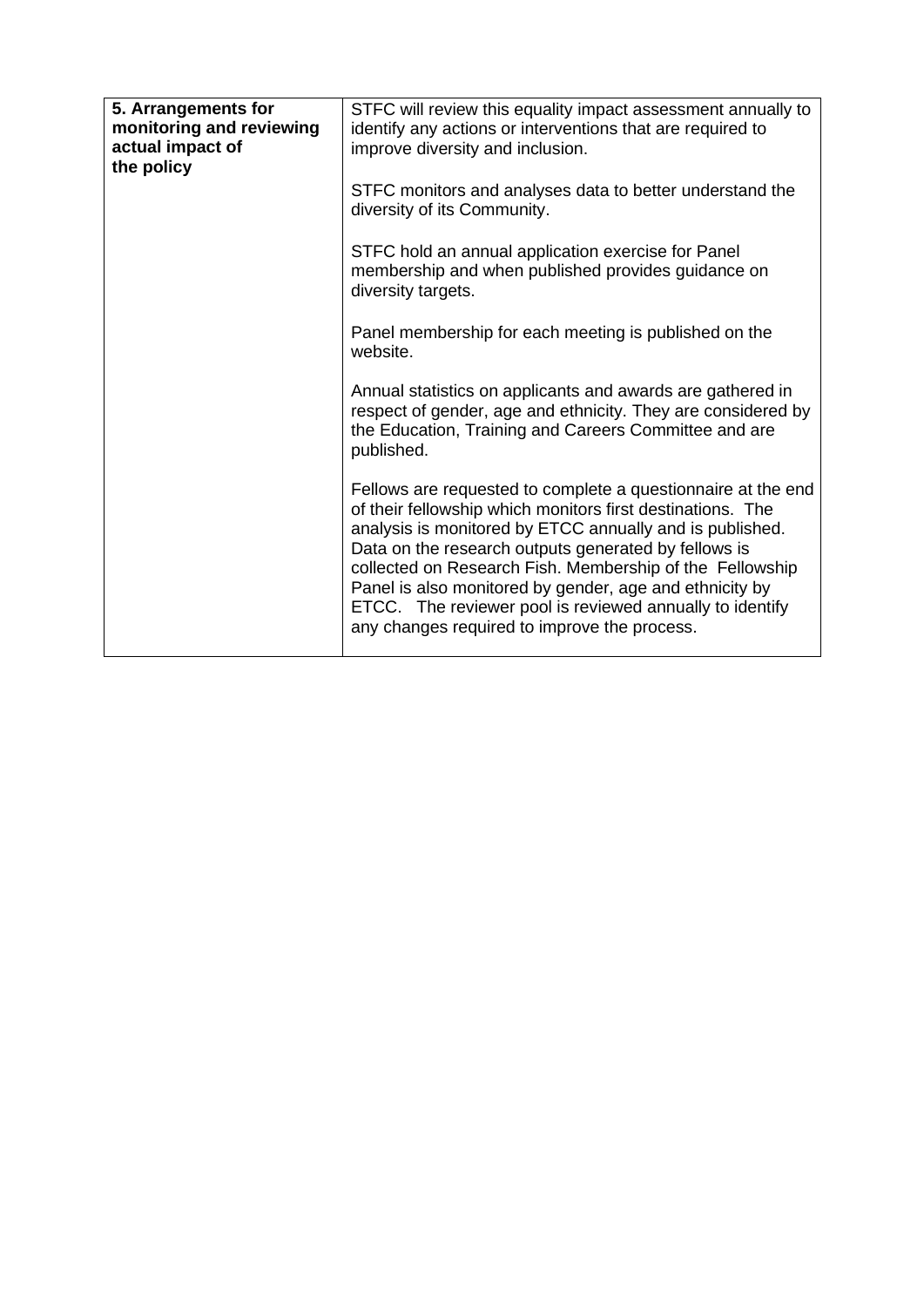## **Section 2 – Identifying Impact**

| Group             | Is there a potential for<br>positive or negative<br>impact? | Please explain and give examples<br>of any evidence/data used                                                                                                                                                                                                                                                                                     | Action to address negative impact (e.g.<br>adjustment to the policy)                                                                                                                                                                                                                                                                                                                                                                                                                |
|-------------------|-------------------------------------------------------------|---------------------------------------------------------------------------------------------------------------------------------------------------------------------------------------------------------------------------------------------------------------------------------------------------------------------------------------------------|-------------------------------------------------------------------------------------------------------------------------------------------------------------------------------------------------------------------------------------------------------------------------------------------------------------------------------------------------------------------------------------------------------------------------------------------------------------------------------------|
| <b>Disability</b> | Yes - negative impact                                       | Data is collected regarding disability at<br>the ERF application stage. Data is<br>published and measured against<br>HESA community data.<br>Due to the application limits on the<br>number of applications that institutions<br>can submit there is a potential risk of<br>a negative impact during the pre-<br>selection phase in universities. | STFC will take all reasonable steps to make<br>adjustments to the assessment process in order<br>to enable participation. As examples, this may<br>include the use of video conferencing or<br>equivalent tools, tailored timing of the meeting<br>schedule, or provision of specific facilities to<br>enable an applicant or panel member to be<br>comfortable in the meeting environment.                                                                                         |
|                   |                                                             | Applicants and/or reviewers with<br>visual disabilities or impairments may<br>find it difficult to access and review<br>electronic documentation.<br>Applicants or panel members with<br>mobility disabilities may face<br>difficulties in attending the panel<br>meetings.                                                                       | Electronic information is accessible and STFC<br>will investigate the ability for the potential use of<br>screen readers for personnel who are visually<br>impaired. For virtual meetings, Zoom follows the<br>latest accessibility standards to ensure it is fully<br>accessible for the latest screen readers. Where<br>other VC programmes are to be used, we will<br>ensure this is also the case.<br>STFC will respond to individual support needs<br>on a case by case basis. |
|                   |                                                             | Panel members with hearing<br>difficulties may find it hard to engage<br>in discussions.                                                                                                                                                                                                                                                          |                                                                                                                                                                                                                                                                                                                                                                                                                                                                                     |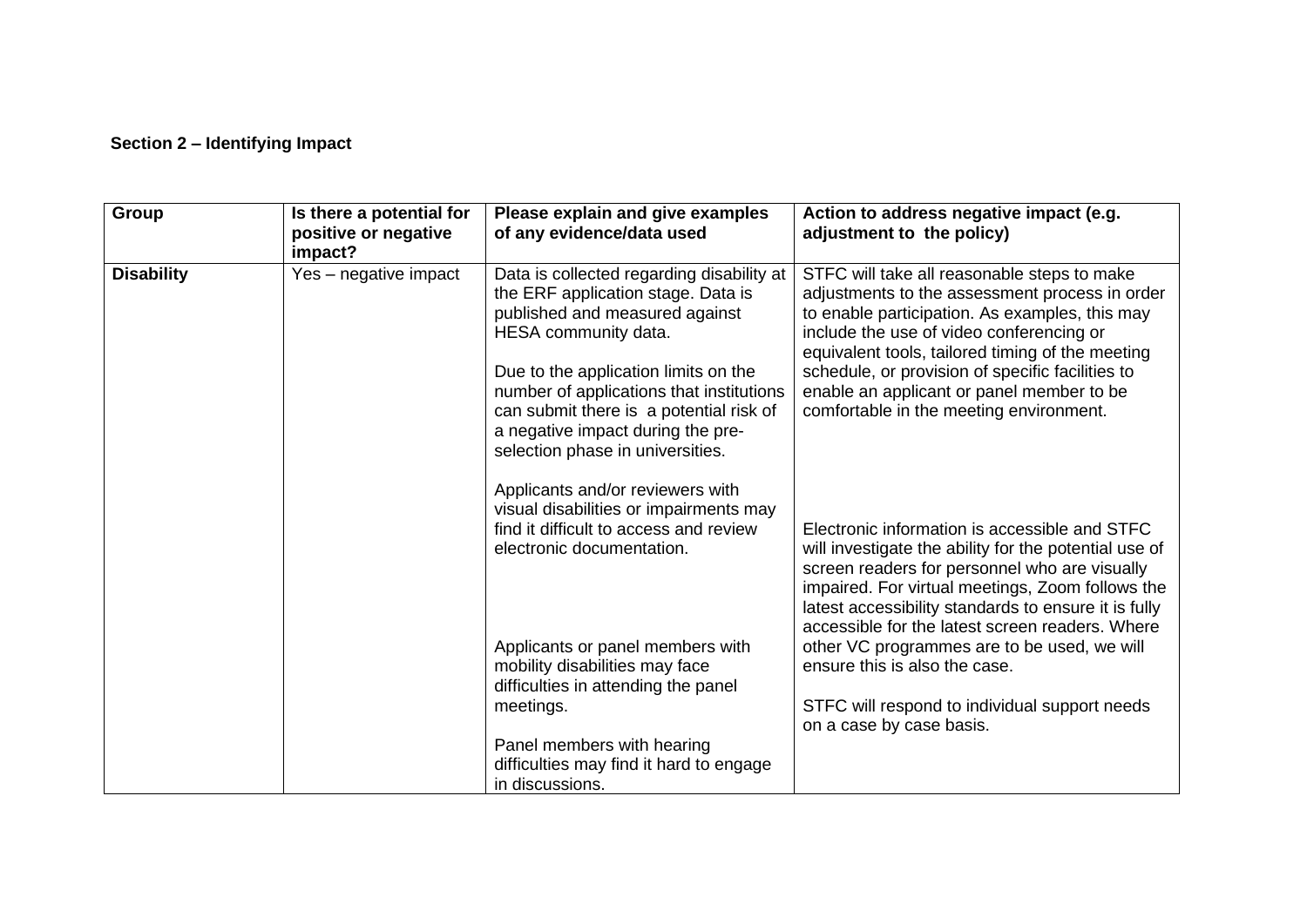|  |                                   | STFC consult with all Panel members to               |
|--|-----------------------------------|------------------------------------------------------|
|  |                                   | understand any specific requirements for             |
|  |                                   | participation and will accommodate where             |
|  |                                   |                                                      |
|  |                                   | required.                                            |
|  |                                   |                                                      |
|  |                                   | Included in the interview invite letter is a request |
|  |                                   | for any access issues to be notified to STFC so      |
|  |                                   |                                                      |
|  |                                   | appropriate assistance can be put in place.          |
|  |                                   |                                                      |
|  |                                   | STFC will ensure the meeting venue is                |
|  |                                   | compatible with the use of hearing aid loops and     |
|  |                                   | will work with individuals to understand what        |
|  |                                   |                                                      |
|  |                                   | other help can be provided. For virtual meetings,    |
|  |                                   | STFC the use of closed captioning and                |
|  |                                   | automatic transcripts is availabe with Zoom. We      |
|  | Attendees with neuro-disabilities | will make sure this is also the case where other     |
|  |                                   |                                                      |
|  | may experience difficulties with  | VC Programmes are to be used.                        |
|  | concentration during panel        |                                                      |
|  | assessments.                      | STFC will select a room that is light and airy,      |
|  |                                   | ensure that plenty of breaks are built in to the     |
|  |                                   | agenda and ensure that colours chosen don't          |
|  |                                   |                                                      |
|  |                                   | trigger migraines, different colours may assist in   |
|  |                                   | this if personnel don't bring their own laptops.     |
|  |                                   | More frequent breaks will be scheduled into the      |
|  |                                   | agenda for virtual meetings to allow adequate        |
|  |                                   |                                                      |
|  |                                   | time away from the screen.                           |
|  |                                   |                                                      |
|  |                                   | At interview stage, panel members are required       |
|  |                                   | to follow best practice in taking positive steps to  |
|  |                                   |                                                      |
|  |                                   | safeguard funding decisions. Guidance is             |
|  |                                   | provided by STFC and this is discussed prior to      |
|  |                                   | the interviews starting $-$ , and is annually        |
|  |                                   | refreshed with the guidance regarding the            |
|  |                                   |                                                      |
|  |                                   | circumstances that can result in unintentional       |
|  |                                   | bias.                                                |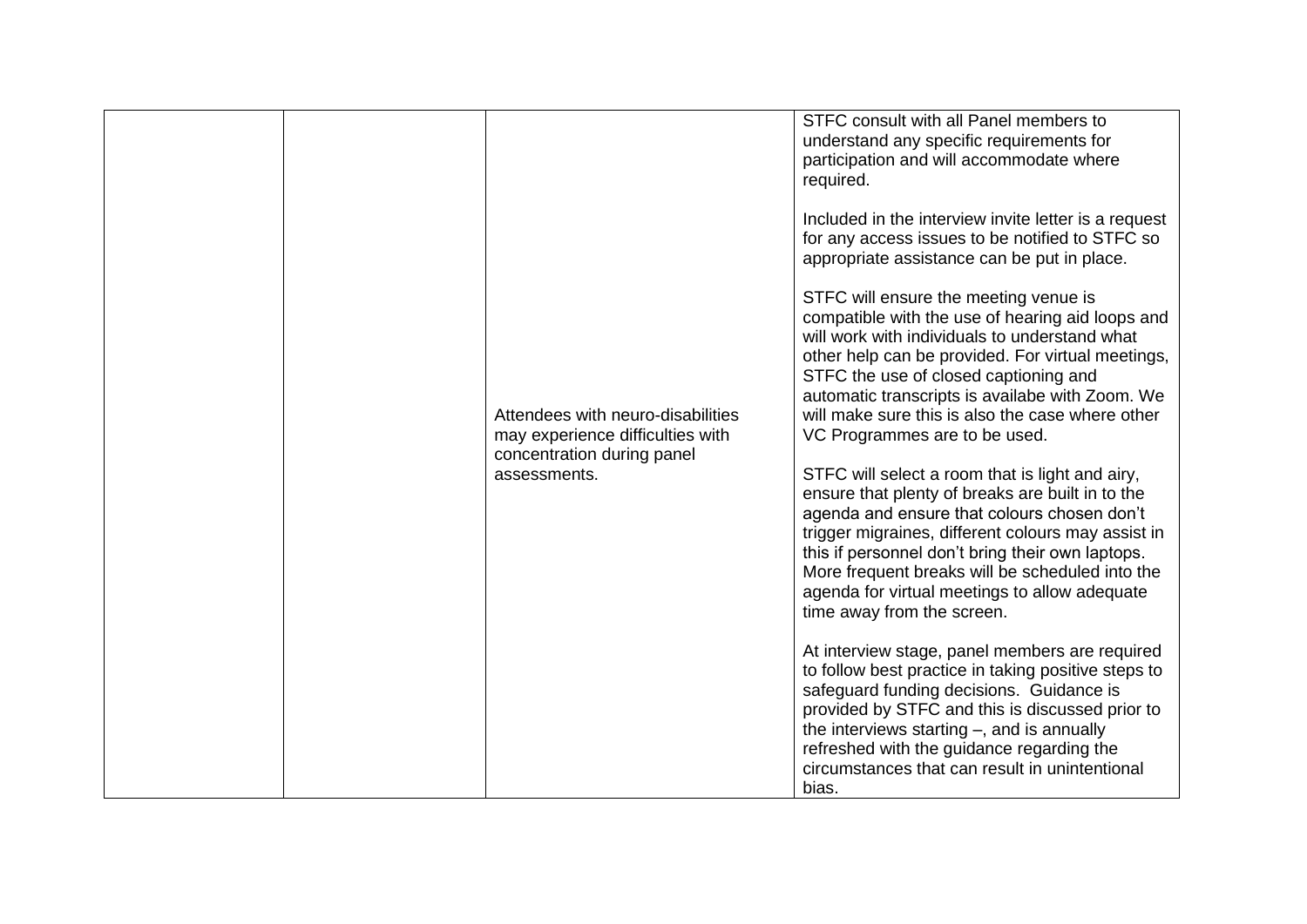|  | STFC presence at assessment meetings and<br>during interviews acts as an additional<br>assurance to help ensure unbiased peer review.<br>Staff have received unconscious bias training.                                                                                                                                                                                                                                              |
|--|--------------------------------------------------------------------------------------------------------------------------------------------------------------------------------------------------------------------------------------------------------------------------------------------------------------------------------------------------------------------------------------------------------------------------------------|
|  | We have investigated options for mitigating the<br>risks of bias in the preselection phase in<br>universities (which impacts on most of the<br>protected characteristics). In 2017 we piloted an<br>equality and diversity form for preselected<br>candidates to complete, but the completion rate<br>was very low. Other options for addressing this<br>issue were discussed with the Education,<br>Training and Careers Committee. |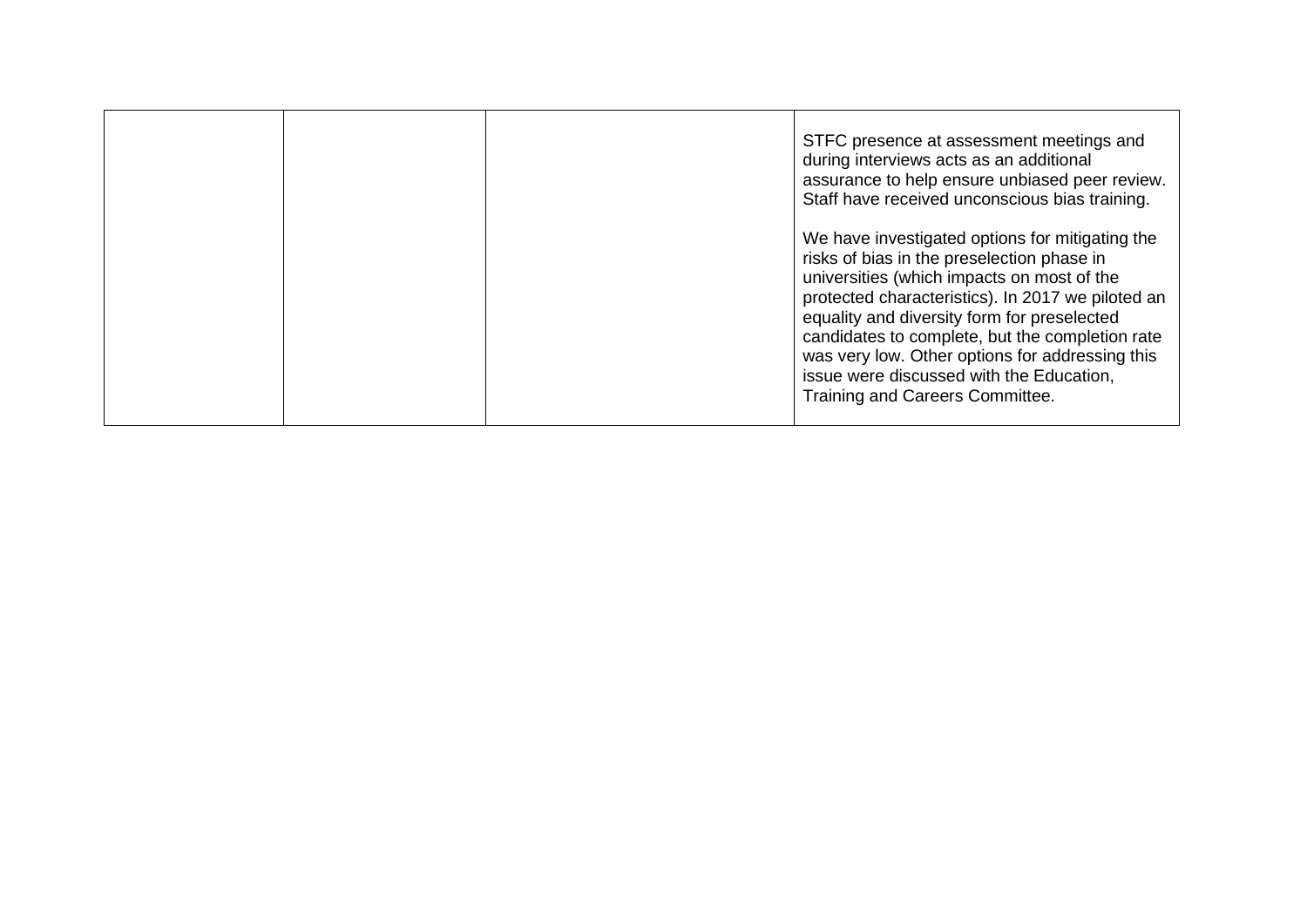| <b>Gender</b><br>reassignment <sup>1</sup> | Yes - negative impact. | Information regarding gender<br>reassignment is not made available<br>throughout the peer review process.<br>However, this may become apparent<br>during the meeting/interview stage or it<br>may be possible that panel members<br>already know this information or could<br>endeavour to seek it out.<br>Due to the application limits on the<br>number of applications that institutions<br>can submit there is a potential risk of a<br>negative impact during the pre-<br>selection phase in universities. | Throughout the process and particularly at<br>interview stage, panel members are required to<br>follow best practice in taking positive steps to<br>safeguard funding decisions, and are annually<br>refreshed regarding the conditions that can result<br>in unintentional bias.<br>Flexible arrangements such as rescheduling<br>interview times are in place to appropriately<br>support applicants who require time to attend<br>psychiatrist/psychologist appointments or who<br>are undergoing gender reassignment involving<br>medical interventions.<br>STFC presence at assessment meetings and<br>during interviews acts as an additional assurance<br>to help ensure unbiased peer review. |
|--------------------------------------------|------------------------|-----------------------------------------------------------------------------------------------------------------------------------------------------------------------------------------------------------------------------------------------------------------------------------------------------------------------------------------------------------------------------------------------------------------------------------------------------------------------------------------------------------------|-------------------------------------------------------------------------------------------------------------------------------------------------------------------------------------------------------------------------------------------------------------------------------------------------------------------------------------------------------------------------------------------------------------------------------------------------------------------------------------------------------------------------------------------------------------------------------------------------------------------------------------------------------------------------------------------------------|
| <b>Marriage or civil</b><br>partnership    | Yes - negative impact. | Due to the two body situation those in<br>a marriage or civil partnership may be<br>limited on their choice of host<br>institution. Potential negative impact of<br>the criteria on independence which<br>may favour mobility.<br>Bias may be voiced in relation to new<br>partners starting a family therefore not<br>given as a high a priority                                                                                                                                                               | Applicants are requested to state if they are<br>unable to move institutions due to personal<br>reasons so this can be taken into account in the<br>assessment.<br>The scheme also allows for transfer between<br>institutions.<br>Panel members are required to follow best<br>practice in taking positive steps to safeguard<br>funding decisions, and are reminded of the<br>conditions that may lead to unconscious bias                                                                                                                                                                                                                                                                          |

 $^{\rm 1}$  A person has the protected characteristic of gender reassignment of the person is proposing to undergo, is undergoing or has undergone a process (or part of a process) for the purpose of reassigning the person's sex by changing physical or other attributes of sex. **Gender reassignment also includes a person who identifies as non-binary or gender fluid.**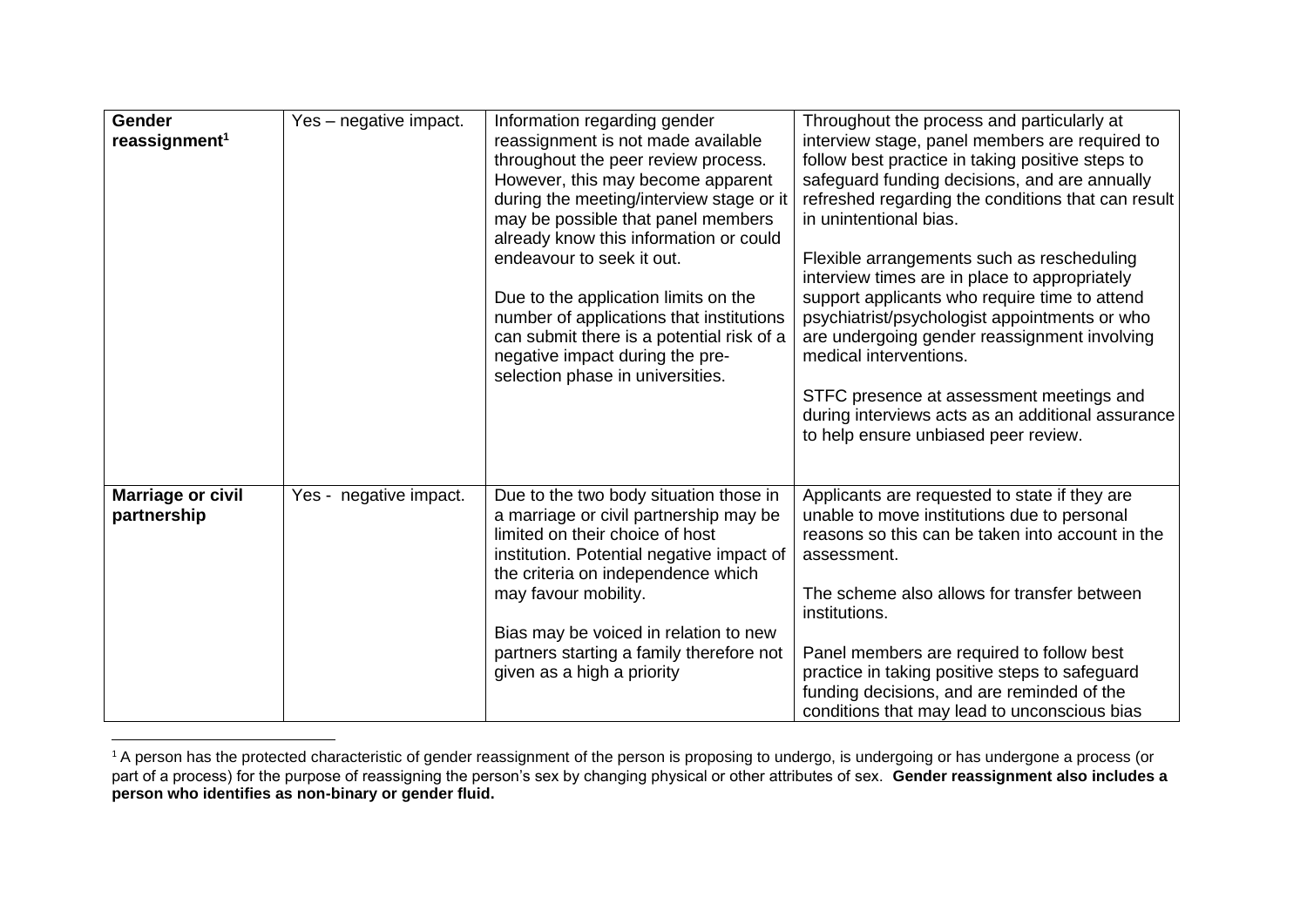|                                   |                       |                                                                                                                                                                                                  | during each meeting. STFC staff presence<br>during meetings acts as an additional assurance<br>to ensure unbiased peer review.                                                                                                                                                                                                                                                                                                                                |
|-----------------------------------|-----------------------|--------------------------------------------------------------------------------------------------------------------------------------------------------------------------------------------------|---------------------------------------------------------------------------------------------------------------------------------------------------------------------------------------------------------------------------------------------------------------------------------------------------------------------------------------------------------------------------------------------------------------------------------------------------------------|
|                                   |                       |                                                                                                                                                                                                  |                                                                                                                                                                                                                                                                                                                                                                                                                                                               |
| <b>Pregnancy and</b><br>maternity | Yes - negative impact | This information is not made available<br>to reviewers and assessment panel<br>members throughout the peer review<br>process. At interview stage however it<br>may become apparent to the Panel. | Flexible terms and conditions are in place to<br>support applicants appropriately without<br>discrimination (for example, Fellowships may be<br>held part-time (minimum 50%), may be placed in<br>abeyance to allow for career breaks and may be<br>held flexibly to fit around caring responsibilities.<br>Fellows are also entitled to take maternity,<br>paternity, adoption and parental leave in line with<br>the terms and conditions of their employer |
|                                   |                       | An applicant's career path and track<br>record may be criticised due to the<br>existence of a number of career<br>breaks due to maternity/paternity.                                             | STFC recognise this issue and the potential<br>impact and will consider as part of the review.<br>The Chair will appropriately moderate<br>discussions and ensure the objective application<br>of the assessment criteria.<br>Applicants are requested to list any career<br>breaks on CV so this can be taken into account<br>in the assessment process. Guidance on taking<br>into account career breaks is provided to<br>reviewers and panel members.     |
|                                   |                       | Panel members who are pregnant or<br>on parental leave may find it difficult to<br>access the venue and /or participate in<br>meetings.                                                          | STFC consult with all Panel members to<br>understand and cater for their requirements for<br>participation. As a general principle, venues are<br>easily accessible to main rail links.<br>Meetings are timetabled to allow for adequate<br>breaks. Adjustments are made throughout the<br>assessment process where appropriate e.g.<br>regarding interview attendance to assist<br>individual applicants and panel members. This                             |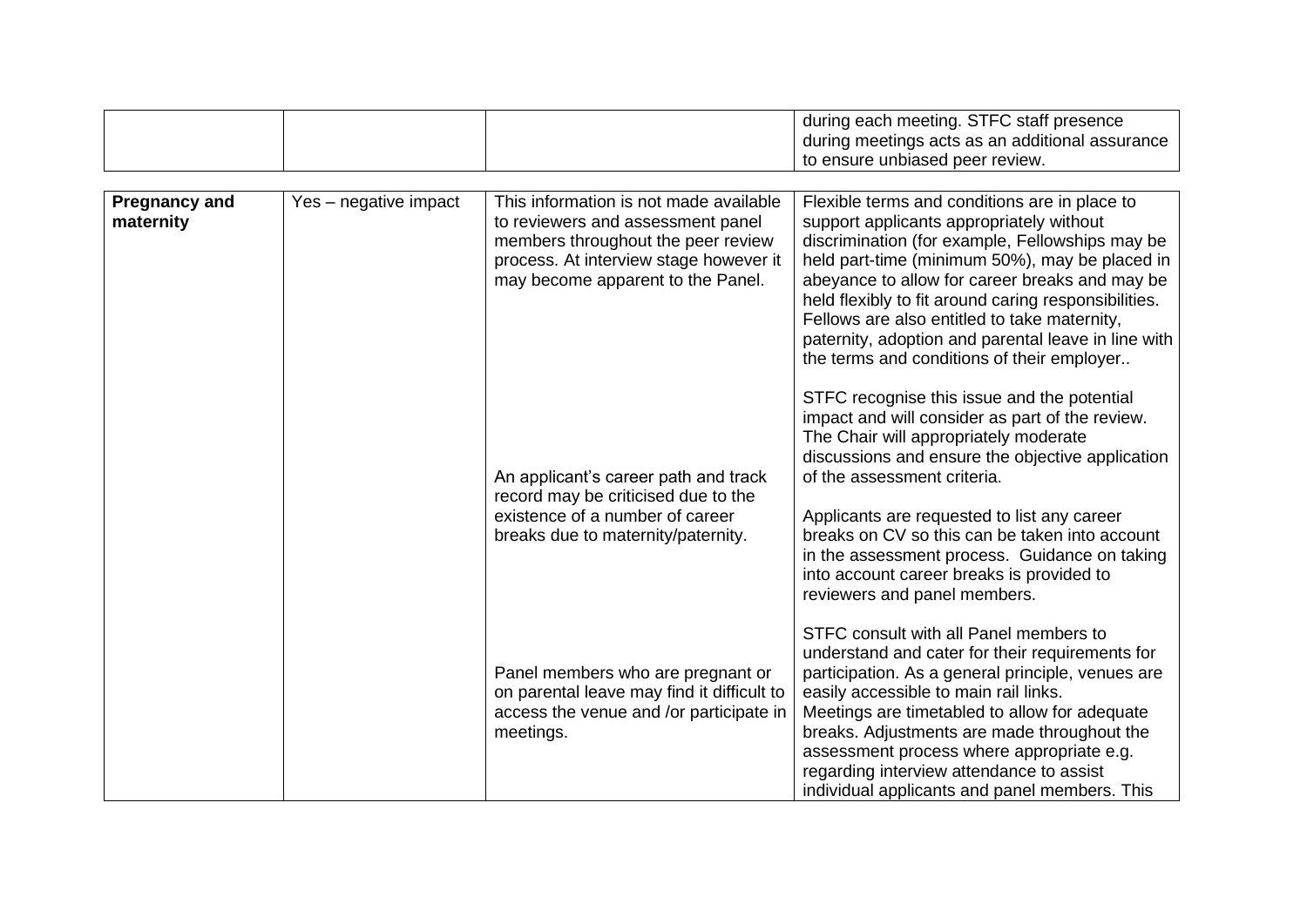| Nursing mothers may need additional<br>support in terms of suitable<br>accommodation or childcare                                                                                                                                                                                                            | may include the use of video conferencing and<br>provision of suitable accommodation for nursing<br>mothers. Whenever possible, panel meetings<br>will be scheduled to avoid school holidays.                                                                                     |
|--------------------------------------------------------------------------------------------------------------------------------------------------------------------------------------------------------------------------------------------------------------------------------------------------------------|-----------------------------------------------------------------------------------------------------------------------------------------------------------------------------------------------------------------------------------------------------------------------------------|
| Due to the application limits on the<br>number of applications that institutions<br>can submit there is a potential risk of a<br>negative impact during the pre-<br>selection phase in universities. For<br>example, prior career breaks may<br>have a negative impact on the<br>assessment of track record. | Throughout the process and particularly at<br>interview stage, panel members are required to<br>follow best practice in taking positive steps to<br>safeguard funding decisions, and are annually<br>refreshed regarding the conditions that can result<br>in unintentional bias. |
| Panel members may face additional<br>childcare costs if having to work<br>outside of their normal hours.                                                                                                                                                                                                     | Panel members are reminded of the conditions<br>that may lead to unconscious bias during each<br>meeting.                                                                                                                                                                         |
|                                                                                                                                                                                                                                                                                                              | STFC presence at assessment meetings and<br>during interviews acts as an additional assurance<br>to help ensure unbiased peer review.                                                                                                                                             |
|                                                                                                                                                                                                                                                                                                              | STFC will reimburse additional childcare costs,<br>above any beyond that required during normal<br>working hours                                                                                                                                                                  |
|                                                                                                                                                                                                                                                                                                              | A return to research bursary is also available for<br>those returning from a career break who can<br>apply for funds to help them develop a suitable<br>application for an ERF.                                                                                                   |
|                                                                                                                                                                                                                                                                                                              | Applicants who are returning from a career break<br>are encouraged to apply. Candidates are judged<br>on their track record prior to the break from<br>research.                                                                                                                  |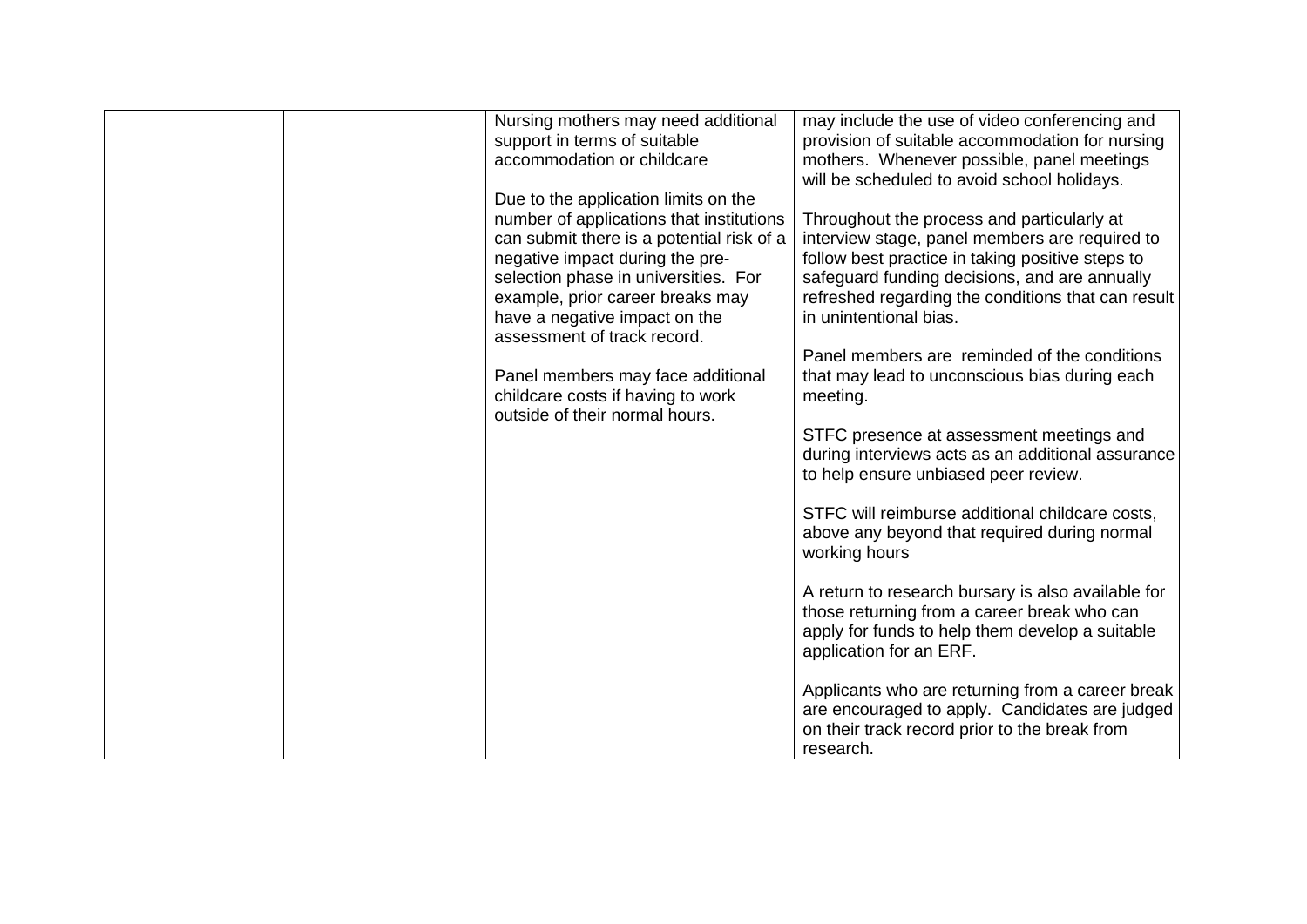| Race                      | Yes - negative impact | Data is collected regarding race at the                                          | Scheme is open to applicants of any nationality.                                                      |
|---------------------------|-----------------------|----------------------------------------------------------------------------------|-------------------------------------------------------------------------------------------------------|
|                           |                       | ERF application stage. This is                                                   |                                                                                                       |
|                           |                       | analysed by ETCC and is also<br>published.                                       | At interview stage, panel members are required<br>to follow best practice in taking positive steps to |
|                           |                       |                                                                                  | safeguard funding decisions, and are reminded                                                         |
|                           |                       | Information regarding race is not made                                           | of the conditions that may lead to unconscious                                                        |
|                           |                       | available throughout the peer review                                             | bias during each meeting.                                                                             |
|                           |                       | process. However, it may be possible                                             |                                                                                                       |
|                           |                       | that panel members already know this                                             | STFC presence at assessment meetings and                                                              |
|                           |                       | information or could endeavour to seek                                           | during interviews acts as an additional assurance                                                     |
|                           |                       | it out. At interview stage however it                                            | to help ensure unbiased peer review.                                                                  |
|                           |                       | may become apparent to the Panel.                                                |                                                                                                       |
|                           |                       |                                                                                  | The guidance will be reviewed to ensure that it is                                                    |
|                           |                       | Due to the application limits on the<br>number of applications that institutions | clearly worded and accessible to as wide a range<br>of potential applicants as possible.              |
|                           |                       | can submit there is a potential risk of a                                        |                                                                                                       |
|                           |                       | negative impact during the pre-                                                  |                                                                                                       |
|                           |                       | selection phase in universities. If the                                          |                                                                                                       |
|                           |                       | scheme guidance is not clear this                                                |                                                                                                       |
|                           |                       | could disproportionately impact on its                                           |                                                                                                       |
|                           |                       | accessibility to non-UK applicants.                                              |                                                                                                       |
| <b>Religion or belief</b> | Yes – negative impact | This information is not made available                                           | Throughout the process and particularly at                                                            |
|                           |                       | to reviewers and assessment panel                                                | interview stage, panel members are required to                                                        |
|                           |                       | members throughout the peer review                                               | follow best practice in taking positive steps to                                                      |
|                           |                       | process. At interview stage however it                                           | safeguard funding decisions, and are reminded                                                         |
|                           |                       | may become apparent to the Panel.                                                | of the conditions that may lead to unconscious                                                        |
|                           |                       |                                                                                  | bias during each meeting.                                                                             |
|                           |                       | Applicants and panel members may be<br>unable to attend interviews or            |                                                                                                       |
|                           |                       | shortlisting meetings due to religious                                           | Consideration would be given to the timing of                                                         |
|                           |                       | observances.                                                                     | interviews/panel meetings so that panel                                                               |
|                           |                       |                                                                                  | members and applicants from different religious                                                       |
|                           |                       |                                                                                  | communities can attend if requested.                                                                  |
|                           |                       |                                                                                  |                                                                                                       |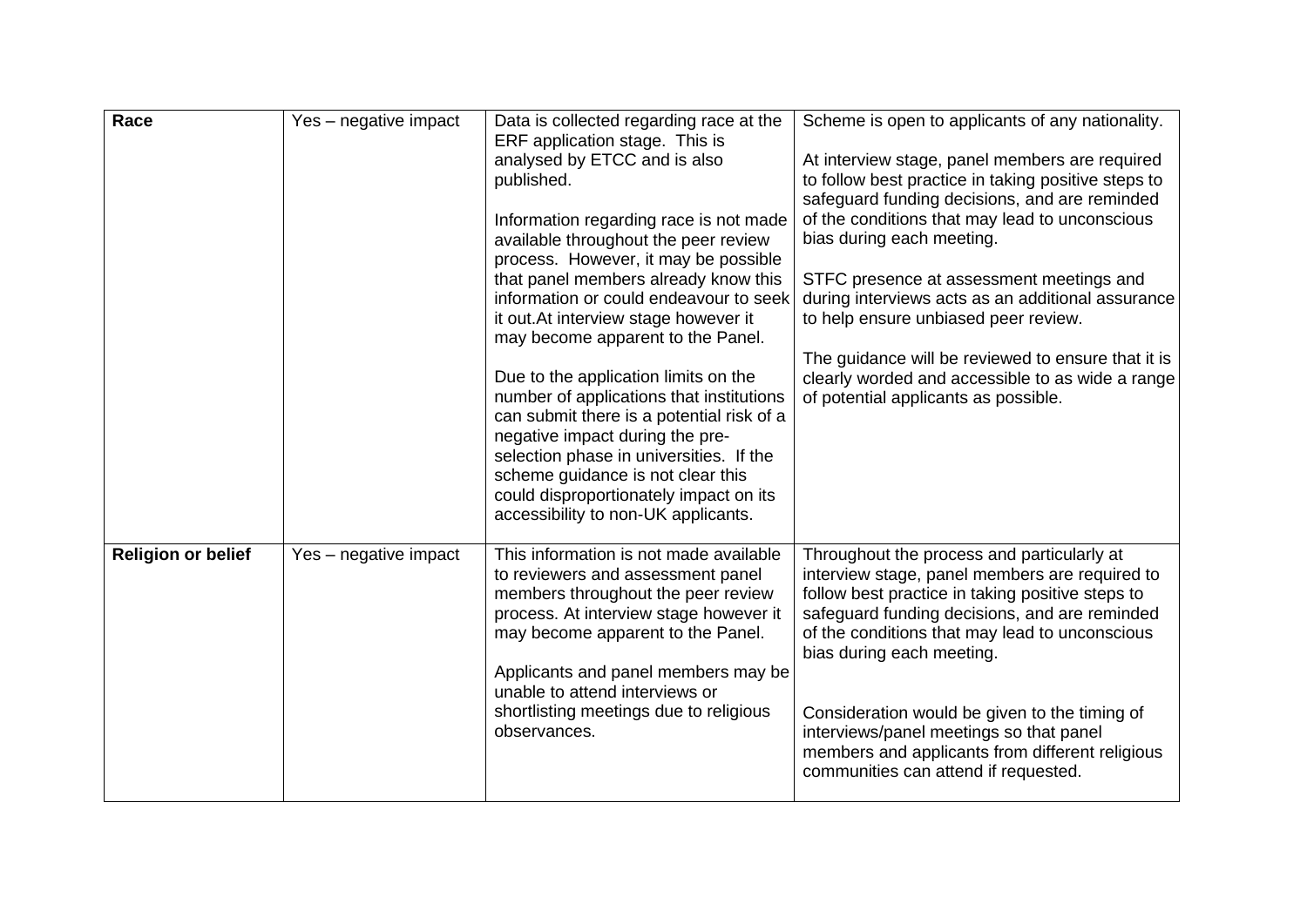| Panel members or attendees may<br>have specific dietary requirements due<br>to religious belief.                                                                                                         | STFC presence at assessment meetings and<br>during interviews acts as an additional assurance<br>to help ensure unbiased peer review. |
|----------------------------------------------------------------------------------------------------------------------------------------------------------------------------------------------------------|---------------------------------------------------------------------------------------------------------------------------------------|
| Due to the application limits on the<br>number of applications that institutions<br>can submit there is a potential risk of a $ $<br>negative impact during the pre-<br>selection phase in universities. | The criteria for selection of panel meeting<br>venues includes a consideration of catering and<br>dietary requirements.               |

| <b>Sexual orientation</b> | Yes - negative impact | Information regarding sexual<br>orientation is not made available<br>throughout the peer review process.<br>However, it may be possible that panel<br>members already know this<br>information or could endeavour to seek<br>it out. It may also become apparent | Throughout the process and particularly at<br>interview stage, panel members are required to<br>follow best practice in taking positive steps to<br>safeguard funding decisions, and are reminded<br>of the conditions that may lead to unconscious<br>bias during each meeting. |
|---------------------------|-----------------------|------------------------------------------------------------------------------------------------------------------------------------------------------------------------------------------------------------------------------------------------------------------|----------------------------------------------------------------------------------------------------------------------------------------------------------------------------------------------------------------------------------------------------------------------------------|
|                           |                       | during the interview stage.<br>Due to the application limits on the<br>number of applications that institutions<br>can submit there is a potential risk of a<br>negative impact during the pre-                                                                  | STFC presence at assessment meetings and<br>during interviews acts as an additional assurance<br>to help ensure unbiased peer review.                                                                                                                                            |
|                           |                       | selection phase in universities.                                                                                                                                                                                                                                 |                                                                                                                                                                                                                                                                                  |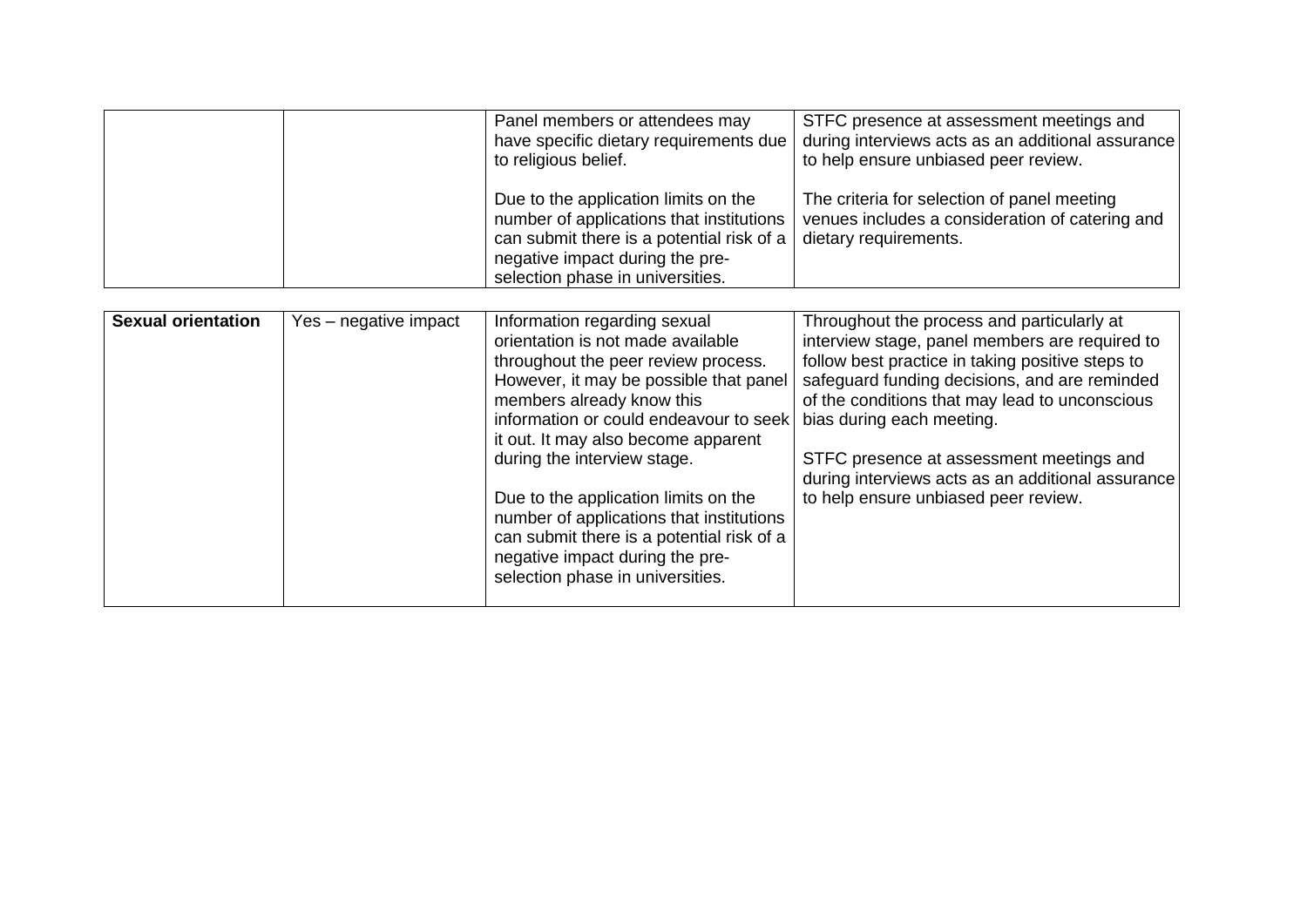| Sex (gender) <sup>2</sup> | Yes negative impact | Data is collected regarding gender<br>identity at the ERF application stage. | STFC are committed to ensuring that Panel<br>Chairs are briefed on how to handle such<br>situations. |
|---------------------------|---------------------|------------------------------------------------------------------------------|------------------------------------------------------------------------------------------------------|
|                           |                     | Panel members and reviewers may                                              |                                                                                                      |
|                           |                     |                                                                              |                                                                                                      |
|                           |                     | criticise a publication rate and track                                       | At interview stage, panel members are required                                                       |
|                           |                     | record affected by extended maternity                                        | to follow best practice in taking positive steps to                                                  |
|                           |                     | or paternity leave.                                                          | safeguard funding decisions, and are reminded                                                        |
|                           |                     |                                                                              | of the conditions that may lead to unconscious                                                       |
|                           |                     | This information is not made available                                       | bias during each meeting.                                                                            |
|                           |                     | to reviewers and assessment panel                                            |                                                                                                      |
|                           |                     | members throughout the peer review                                           | STFC presence at assessment meetings and                                                             |
|                           |                     | process. However, it is likely to be                                         | during interviews acts as an additional assurance                                                    |
|                           |                     | apparent in most cases through the                                           | to help ensure unbiased peer review.                                                                 |
|                           |                     | application paperwork and particularly                                       |                                                                                                      |
|                           |                     | at interview stage.                                                          | Gender balance is taken into account when                                                            |
|                           |                     |                                                                              | appointing the Fellowships Panel and also on the                                                     |
|                           |                     | Negative perceptions of an applicant's                                       | interview panel. This is published and monitored                                                     |
|                           |                     | gender may be expressed by a peer                                            | by ETCC. Gender balance is also taken into                                                           |
|                           |                     | reviewer or a panel member.                                                  | account when appointing ETCC members.                                                                |
|                           |                     | Due to the application limits on the                                         | Gender balance is also taken into account when                                                       |
|                           |                     | number of applications that institutions                                     | appointing the reviewer pool. This is monitored                                                      |
|                           |                     | can submit there is a potential risk of a                                    | annually and suggestions for reviewers to fill                                                       |
|                           |                     | negative impact during the pre-                                              | gaps are sought.                                                                                     |
|                           |                     | selection phase in universities.                                             |                                                                                                      |
|                           |                     |                                                                              | See also the section on pregnancy and maternity                                                      |
|                           |                     |                                                                              | for policies in place to support pregnant and                                                        |
|                           |                     |                                                                              | nursing mothers and other carers, including                                                          |
|                           |                     |                                                                              | those related to mitigating the effect of                                                            |
|                           |                     |                                                                              | pregnancy/caring responsibilities on track record.                                                   |

<sup>&</sup>lt;sup>2</sup> Although the definitions of the Equality Act 2010\* are set out as per above comment, at UK Research and Innovation we recognise all gender identities and sexualities including asexual and intersex people. \*The definition of gender reassignment was extended in September 2020 to include people who identify as non-binary or gender fluid – recognising that gender is a spectrum.